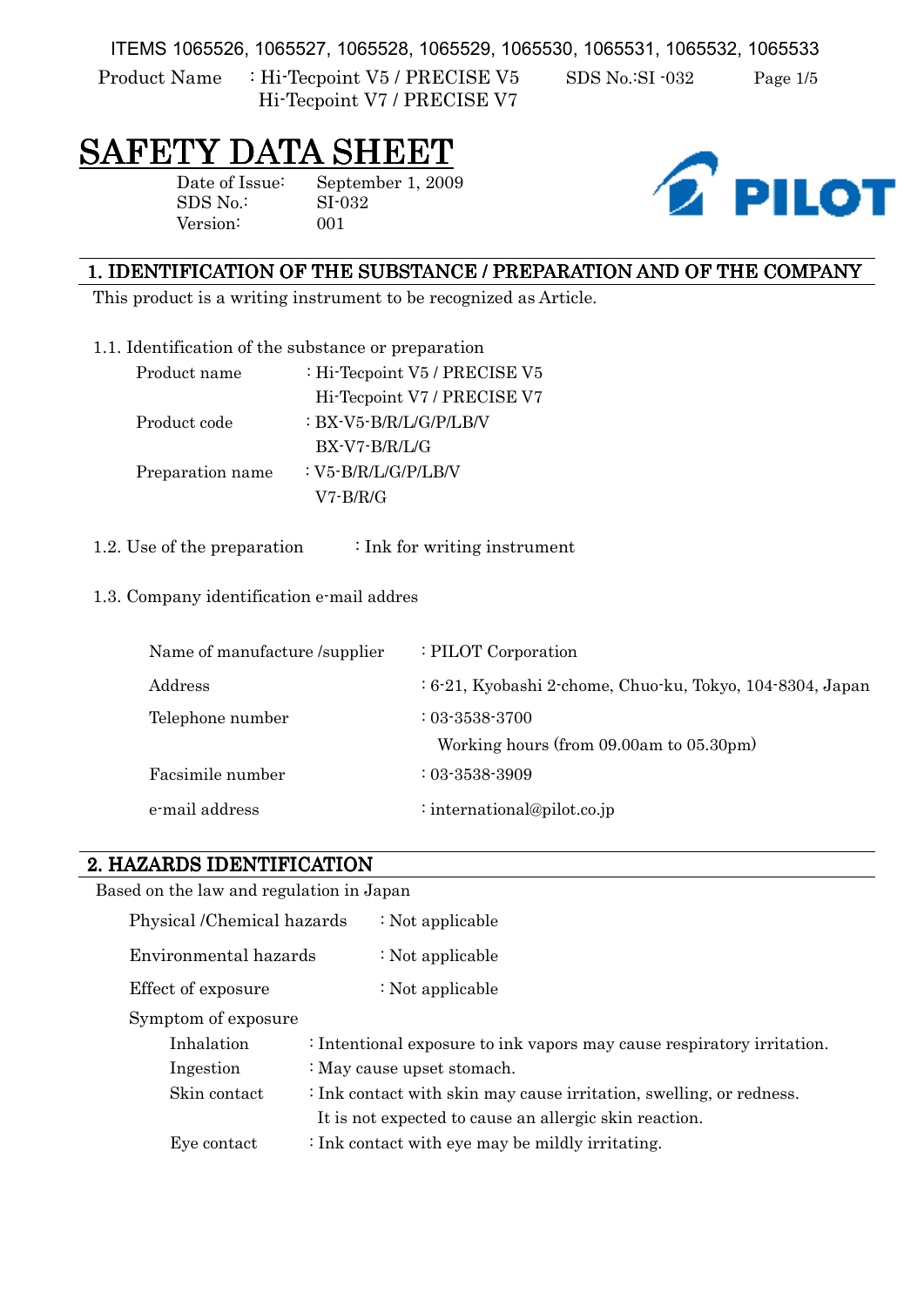### 3. COMPOSITION / INFORMATION ON INGREDIENTS

Based on the law and regulation in Japan For ink unless otherwise specified

| Ingredients                                                                                  | CAS Number     | <b>EINECS Number</b> | Weight %    | Component                     |
|----------------------------------------------------------------------------------------------|----------------|----------------------|-------------|-------------------------------|
| $Trisodium[29H,31H-$<br>$phthalocyaninetrisulphonato(5-)$<br>$-N29,N30,N31,N32] cuprate(3-)$ | 1330-39-8      | 215-538-3            | $1 - 3$     | $BX$ - $V5$ - $G$<br>BX-V5-LB |
| Triethanolamine                                                                              | $102 - 71 - 6$ | $203 - 049 - 8$      | $1 - 3$     | All Colors                    |
| Phenol                                                                                       | $108 - 95 - 2$ | $203 - 632 - 7$      | $0.2 - 0.4$ | All Colors                    |

| <b>4. FIRST AID MEASURES</b>                     |                                                      |                                                                                                    |  |  |
|--------------------------------------------------|------------------------------------------------------|----------------------------------------------------------------------------------------------------|--|--|
| Inhalation                                       |                                                      | : Remove subject to ventilated fresh air. Consult physician if necessary.                          |  |  |
| Ingestion                                        | : Refer for medical attention.                       |                                                                                                    |  |  |
| Skin contact                                     |                                                      | : Wash the affected area under tepid running water using a mild soap.                              |  |  |
|                                                  |                                                      | And refer for medical attention if irritation continues.                                           |  |  |
| Eye contact                                      |                                                      | : Gently rinse the affected eyes with clean water for at least 15 minutes.                         |  |  |
|                                                  |                                                      | And refer for medical attention if irritation continues.                                           |  |  |
| First aid facilities                             | : Ensure eyewash and water service are available.    |                                                                                                    |  |  |
| Medical attention                                |                                                      |                                                                                                    |  |  |
| Local contamination                              |                                                      |                                                                                                    |  |  |
|                                                  |                                                      | : In case of skin or eye contamination treat as under First Aid Measures.                          |  |  |
| Systemic poisoning                               |                                                      |                                                                                                    |  |  |
| : There is no specific antidote. Treat symptoms. |                                                      |                                                                                                    |  |  |
|                                                  |                                                      |                                                                                                    |  |  |
| 5. FIRE-FIGHTING MEASURES                        |                                                      |                                                                                                    |  |  |
| 5.1. Suitable extinguishing media                |                                                      | : Not classed as flammable.                                                                        |  |  |
|                                                  |                                                      | In case of fire, use water spray, foam, dry                                                        |  |  |
|                                                  |                                                      | chemical powder or carbon dioxide.                                                                 |  |  |
|                                                  | 5.2. Extinguishing media which shall not be used for | $\therefore$ None                                                                                  |  |  |
| safety                                           |                                                      |                                                                                                    |  |  |
| 5.3. Special exposure hazards arising from the   |                                                      | $C_2$ CO <sub>2</sub> , CO <sub>3</sub> , NO <sub>x</sub> , and SO <sub>x</sub> are produced after |  |  |

| substance or preparation itself, combustion        | combustion.      |  |
|----------------------------------------------------|------------------|--|
| products                                           |                  |  |
| 5.4. Special protective equipment for fire-figters | $:$ Not required |  |
| 5.5. Additional information                        | :None            |  |

# 6. ACCIDENTAL RELEASE MEASURES 6.

| 6.1. Personal precautions      | : Use proper ventilation. Use eye and skin protection.                                                      |
|--------------------------------|-------------------------------------------------------------------------------------------------------------|
| 6.2. Environmental precautions | : Keeping away from drains, surface and ground water and<br>soil, possible need to alert the neighbourhood. |
| 6.3. Methods for cleaning up   | : Absorb spill with material (cloth or paper), then place in                                                |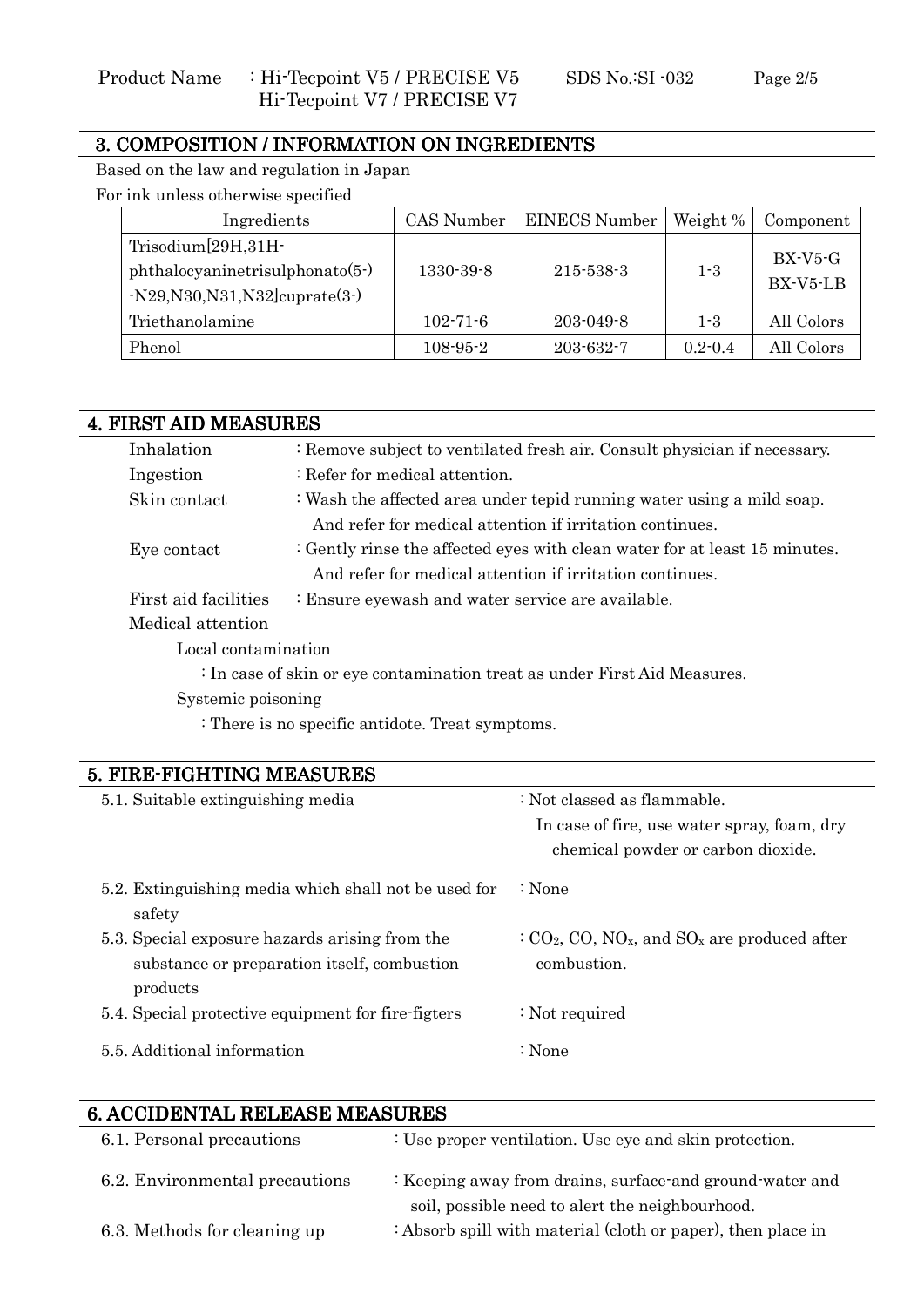chemical waste containers.

6.4 .Additional information : None

# 7. HANDLING AND STORAGE 7.1. Handling : Avoid rough handling or dropping. 7.1.1. Protective measures : Not required in normal use. 7.1.2. Measures to prevent aerosol and dust generation : Not required in normal use. 7.1.3. Measures required to protect the environment : Not required in normal use. 7.1.4. Specific requirements or handling rules : None 7.1.5. Precautions against fire and explosion : Not required in normal use. 7.2. Storage : Store in a dry, cool, well-ventilated location. 7.3. Specific use(s)  $\cdot \text{Not use it except the ink for writing instruments.}$ 8. EXPOSURE CONTROLS / PERSONAL PROTECTION 8.1. Exposure limit values  $\therefore$  No data 8.1.1. Occupational exposure controls : Not available 8.1.2. Biological limit values : Not available 8.1.3. DNEL and PNEC-value(s) as applicable  $\therefore$  No data 8.2. Exposure controls 8.2.1. Occupational exposure controls a) Respiratory protection : Not required b) Hand protection : Wear suitable gloves. c) Eye protection : Wear eye protection. d) Skin protection : Wear suitable protective clothing. 8.2.2. Environmental exposure controls : ACGIH TLV-TWA Phenol Triethanolamine : 5ppm :  $5 \text{ mg/m}^3$

#### 9. PHYSICAL AND CHEMICAL PROPERTIES

For ink unless otherwise specified

#### 9.1. General information

Appearance : Viscosity liquid [Color] Black, Red, Blue, Green, Pink, Light Blue, Violet Odor : Slight characteristic

#### 9.2. Important health, safety and environmental information

| pH                            | $: 8 - 11$                  |
|-------------------------------|-----------------------------|
| Boiling point / boiling range | : About 100 degrees Celsius |
| Flash point                   | : Boils without flashing    |
| Flammability (solid, gas)     | : None                      |
| <b>Explosive properties</b>   | : None                      |
| Oxidizing properties          | : None                      |
| Vapor pressure                | : No data                   |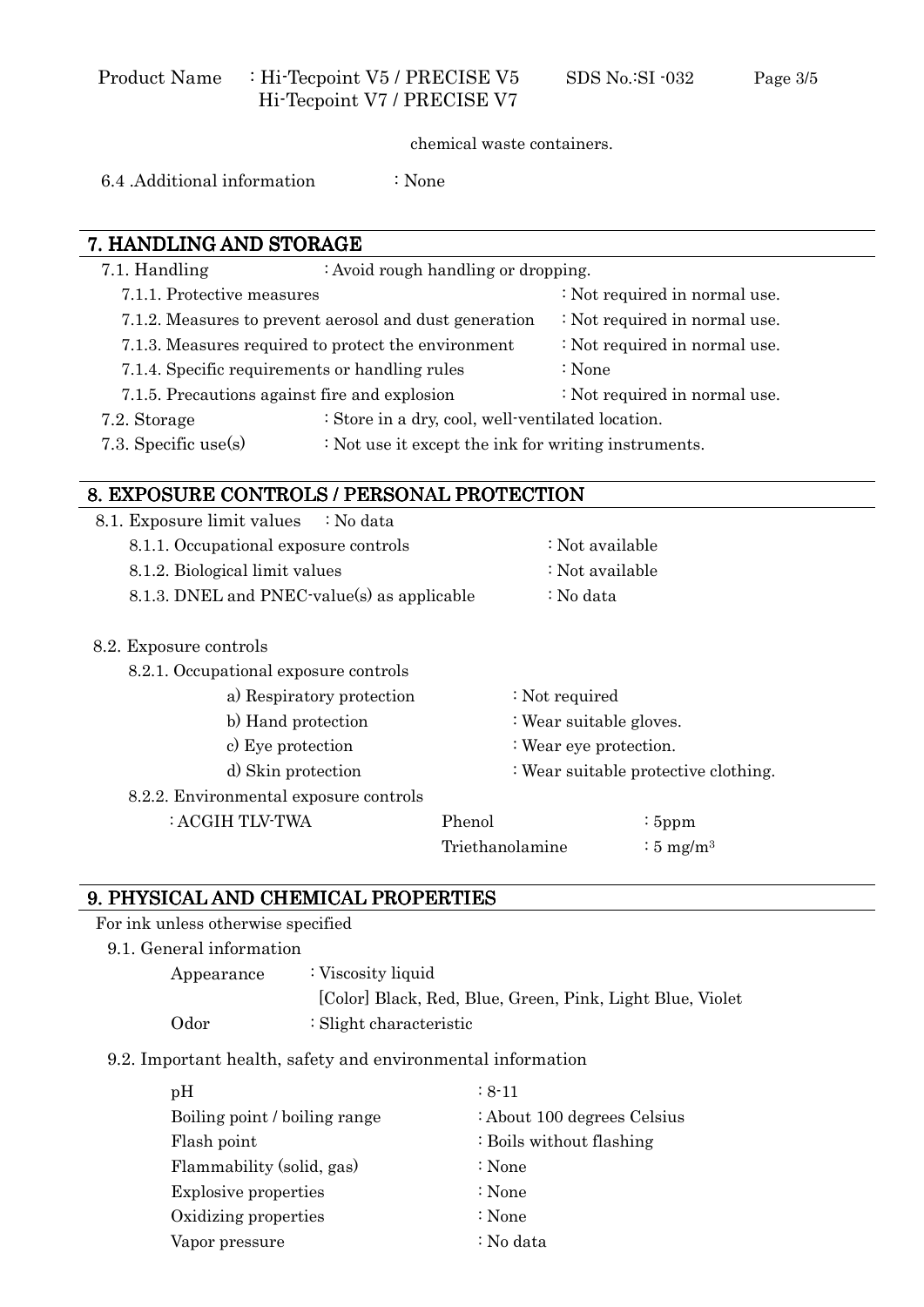#### Product Name : Hi-Tecpoint V5 / PRECISE V5 SDS No.:SI -032 Page 4/5 Hi-Tecpoint V7 / PRECISE V7

| Relative density                         | $: 1.06 - 1.11$ (at 20 degrees Celsius)          |
|------------------------------------------|--------------------------------------------------|
| Solubility                               | : Not applicable                                 |
| Water solubility                         | : Soluble                                        |
| Partition coefficient: n-octanol / water | : Not available                                  |
| Viscosity                                | $\div$ 3-5 mPa $\cdot$ s (at 20 degrees Celsius) |
| Vapor density                            | : No data                                        |
| Evaporation rate                         | : No data                                        |
|                                          |                                                  |

9.3. Other information : None

| <b>10. STABILITY AND REACTIVITY</b>    |                            |
|----------------------------------------|----------------------------|
| 10.1. Conditions to avoid              | : This material is stable. |
| 10.2. Materials to avoid               | : This material is stable. |
| 10.3. Hazardous decomposition products | : No data                  |
|                                        |                            |

### 11. TOXICOLOGICAL INFORMATION 11.

| For ink unless otherwise specified                                     |           |                          |           |  |  |  |
|------------------------------------------------------------------------|-----------|--------------------------|-----------|--|--|--|
| 11.1. Toxicokinetics, metabolism and distribution                      | : No data |                          |           |  |  |  |
| 11.2. Acute effects (acute toxicity, irritation and corrosivity)       |           |                          |           |  |  |  |
| : Acute toxicity                                                       |           |                          |           |  |  |  |
|                                                                        | Phenol    | $LD_{50}$ 317 mg/kg(rat) |           |  |  |  |
| 11.3. Sensitization                                                    | : No data |                          |           |  |  |  |
| 11.4. Repeated dose toxicity                                           | : No data |                          |           |  |  |  |
| 11.5. CMR (carcinogenity, mutagenicity, and toxicity for reproduction) |           |                          | : No data |  |  |  |
|                                                                        |           |                          |           |  |  |  |

#### 12. ECOLOGICAL INFORMATION

| 12.1. Ecotoxicity                   | : No data |  |
|-------------------------------------|-----------|--|
| 12.2. Mobility                      | : No data |  |
| 12.3. Persistence and degradability | : No data |  |
| 12.4. Bioaccumulative potential     | : No data |  |
| 12.5. Results of PBT assessment     | : No data |  |
| 12.6. Other adverse effects         | : None    |  |

#### 13. DISPOSAL CONSIDERATIONS

Follow all regulations in your country.

Not hazardous waste.

# 14. TRANSPORT INFORMATION 14.1. UN number : Not applicable 14.2. Class : Not applicable 14.3. Proper shipping name : Not applicable 14.4. Packing group : Not applicable 14.5. Marine pollutant : Not applicable 14.6. Other applicable information : None